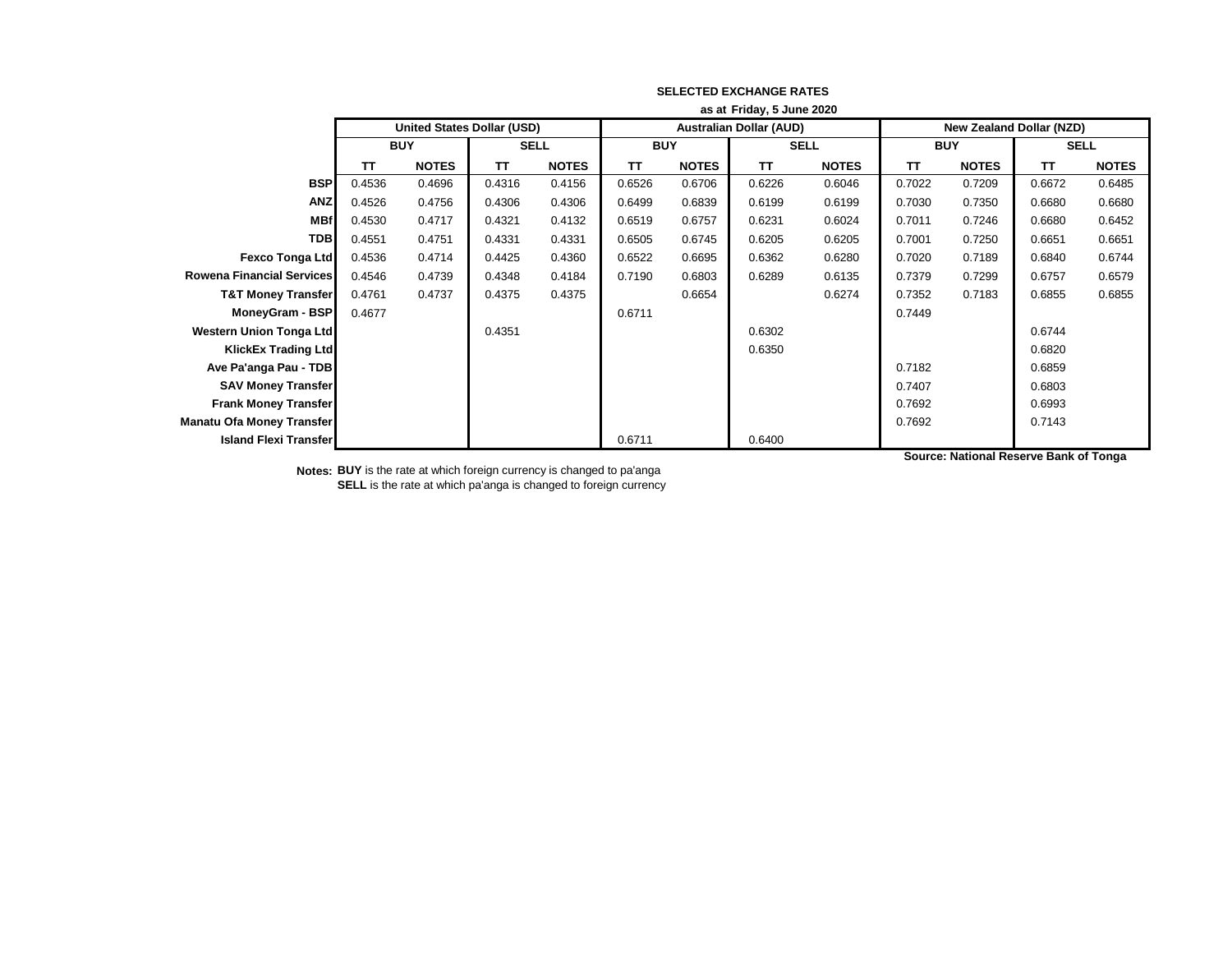|                                  |                    | as at Friday, 12 June 2020        |             |              |                                |              |             |              |                          |              |             |              |  |
|----------------------------------|--------------------|-----------------------------------|-------------|--------------|--------------------------------|--------------|-------------|--------------|--------------------------|--------------|-------------|--------------|--|
|                                  |                    | <b>United States Dollar (USD)</b> |             |              | <b>Australian Dollar (AUD)</b> |              |             |              | New Zealand Dollar (NZD) |              |             |              |  |
|                                  | <b>BUY</b>         |                                   | <b>SELL</b> |              | <b>BUY</b>                     |              | <b>SELL</b> |              | <b>BUY</b>               |              | <b>SELL</b> |              |  |
|                                  | <b>NOTES</b><br>TΤ |                                   | TΤ          | <b>NOTES</b> | TΤ                             | <b>NOTES</b> | <b>TT</b>   | <b>NOTES</b> | TΤ                       | <b>NOTES</b> | <b>TT</b>   | <b>NOTES</b> |  |
| <b>BSP</b>                       | 0.4515             | 0.4675                            | 0.4295      | 0.4135       | 0.6579                         | 0.6759       | 0.6279      | 0.6099       | 0.7027                   | 0.7214       | 0.6677      | 0.6490       |  |
| <b>ANZ</b>                       | 0.4505             | 0.4735                            | 0.4285      | 0.4285       | 0.6555                         | 0.6895       | 0.6255      | 0.6255       | 0.7036                   | 0.7356       | 0.6686      | 0.6686       |  |
| <b>MBf</b>                       | 0.4509             | 0.4695                            | 0.4300      | 0.4115       | 0.6573                         | 0.6803       | 0.6283      | 0.6061       | 0.7017                   | 0.7246       | 0.6685      | 0.6452       |  |
| <b>TDB</b>                       | 0.4530             | 0.4730                            | 0.4310      | 0.4310       | 0.6550                         | 0.6790       | 0.6250      | 0.6250       | 0.6994                   | 0.7243       | 0.6644      | 0.6644       |  |
| <b>Fexco Tonga Ltd</b>           | 0.4515             | 0.4691                            | 0.4405      | 0.4339       | 0.6577                         | 0.6750       | 0.6450      | 0.6333       | 0.7023                   | 0.7195       | 0.6865      | 0.6749       |  |
| <b>Rowena Financial Services</b> | 0.4546             | 0.4566                            | 0.4329      | 0.4167       | 0.7190                         | 0.6667       | 0.6369      | 0.6173       | 0.7379                   | 0.7143       | 0.6757      | 0.6579       |  |
| MoneyGram - BSP                  | 0.4686             |                                   |             |              | 0.6675                         |              |             |              | 0.7359                   |              |             |              |  |
| Western Union Tonga Ltd          |                    |                                   | 0.4364      |              |                                |              | 0.6369      |              |                          |              | 0.6769      |              |  |
| <b>KlickEx Trading Ltd</b>       |                    |                                   |             |              |                                |              | 0.6400      |              |                          |              | 0.6850      |              |  |
| Ave Pa'anga Pau - TDB            |                    |                                   |             |              |                                |              |             |              | 0.7183                   |              | 0.6860      |              |  |
| <b>SAV Money Transfer</b>        |                    |                                   |             |              |                                |              |             |              | 0.7299                   |              | 0.6667      |              |  |
| <b>Frank Money Transfer</b>      |                    |                                   |             |              |                                |              |             |              | 0.7407                   |              | 0.6897      |              |  |
| <b>Manatu Ofa Money Transfer</b> |                    |                                   |             |              |                                |              |             |              | 0.7407                   |              | 0.6849      |              |  |
| <b>Island Flexi Transfer</b>     |                    |                                   |             |              | 0.6757                         |              | 0.6345      |              |                          |              |             |              |  |

**Notes: BUY** is the rate at which foreign currency is changed to pa'anga **SELL** is the rate at which pa'anga is changed to foreign currency **Source: National Reserve Bank of Tonga**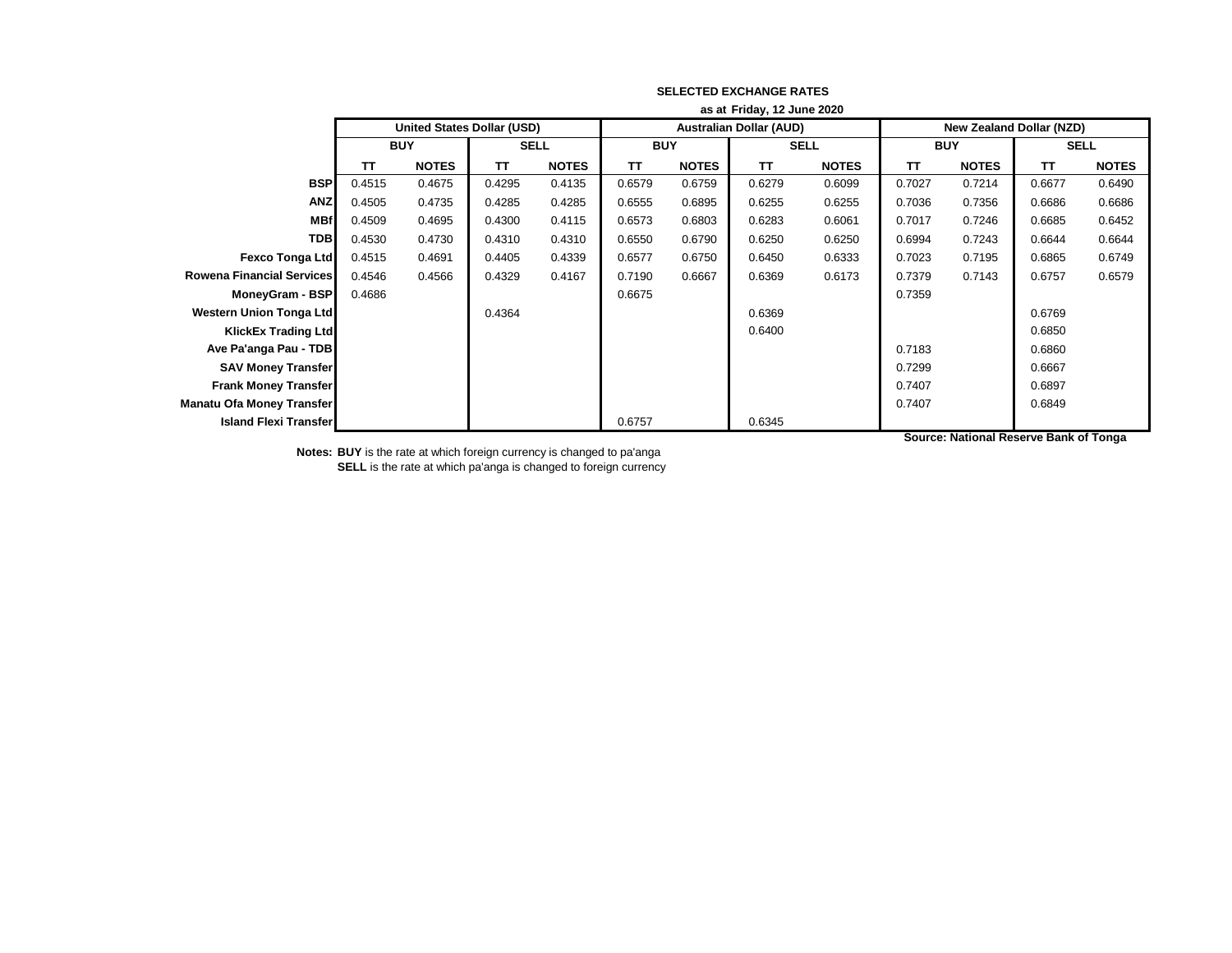|                                  |        | as at Friday, 19 June 2020        |             |              |                                |              |             |              |                          |              |             |              |
|----------------------------------|--------|-----------------------------------|-------------|--------------|--------------------------------|--------------|-------------|--------------|--------------------------|--------------|-------------|--------------|
|                                  |        | <b>United States Dollar (USD)</b> |             |              | <b>Australian Dollar (AUD)</b> |              |             |              | New Zealand Dollar (NZD) |              |             |              |
|                                  |        | <b>BUY</b>                        | <b>SELL</b> |              | <b>BUY</b>                     |              | <b>SELL</b> |              | <b>BUY</b>               |              | <b>SELL</b> |              |
|                                  | TΤ     | <b>NOTES</b>                      | TΤ          | <b>NOTES</b> | TΤ                             | <b>NOTES</b> | <b>TT</b>   | <b>NOTES</b> | TΤ                       | <b>NOTES</b> | <b>TT</b>   | <b>NOTES</b> |
| <b>BSP</b>                       | 0.4511 | 0.4671                            | 0.4291      | 0.4131       | 0.6572                         | 0.6752       | 0.6272      | 0.6092       | 0.7019                   | 0.7206       | 0.6669      | 0.6482       |
| <b>ANZ</b>                       | 0.4501 | 0.4731                            | 0.4281      | 0.4281       | 0.6547                         | 0.6887       | 0.6247      | 0.6247       | 0.7025                   | 0.7345       | 0.6675      | 0.6675       |
| <b>MBf</b>                       | 0.4505 | 0.4695                            | 0.4296      | 0.4115       | 0.6566                         | 0.6803       | 0.6277      | 0.6061       | 0.7008                   | 0.7246       | 0.6677      | 0.6452       |
| <b>TDB</b>                       | 0.4526 | 0.4726                            | 0.4306      | 0.4306       | 0.6554                         | 0.6794       | 0.6254      | 0.6254       | 0.6996                   | 0.7245       | 0.6646      | 0.6646       |
| <b>Fexco Tonga Ltd</b>           | 0.4511 | 0.4687                            | 0.4401      | 0.4335       | 0.6574                         | 0.6743       | 0.6420      | 0.6326       | 0.7021                   | 0.7186       | 0.6844      | 0.6741       |
| <b>Rowena Financial Services</b> | 0.4545 | 0.4717                            | 0.4608      | 0.4167       | 0.6666                         | 0.6849       | 0.6369      | 0.6173       | 0.7142                   | 0.7143       | 0.6757      | 0.6579       |
| MoneyGram - BSP                  | 0.4658 |                                   |             |              | 0.6715                         |              |             |              | 0.7371                   |              |             |              |
| <b>Western Union Tonga Ltd</b>   |        |                                   | 0.4332      |              |                                |              | 0.6356      |              |                          |              | 0.6756      |              |
| <b>KlickEx Trading Ltd</b>       |        |                                   |             |              |                                |              | 0.6390      |              |                          |              | 0.6840      |              |
| Ave Pa'anga Pau - TDB            |        |                                   |             |              |                                |              |             |              | 0.7176                   |              | 0.6853      |              |
| Digicel Mobile Money             |        |                                   |             |              | 0.6736                         |              |             |              | 0.7200                   |              |             |              |
| <b>Frank Money Transfer</b>      |        |                                   |             |              |                                |              |             |              | 0.7407                   |              | 0.6849      |              |
| <b>Island Flexi Transfer</b>     |        |                                   |             |              | 0.6757                         |              | 0.6460      |              |                          |              |             |              |

**Notes: BUY** is the rate at which foreign currency is changed to pa'anga **SELL** is the rate at which pa'anga is changed to foreign currency **Source: National Reserve Bank of Tonga**